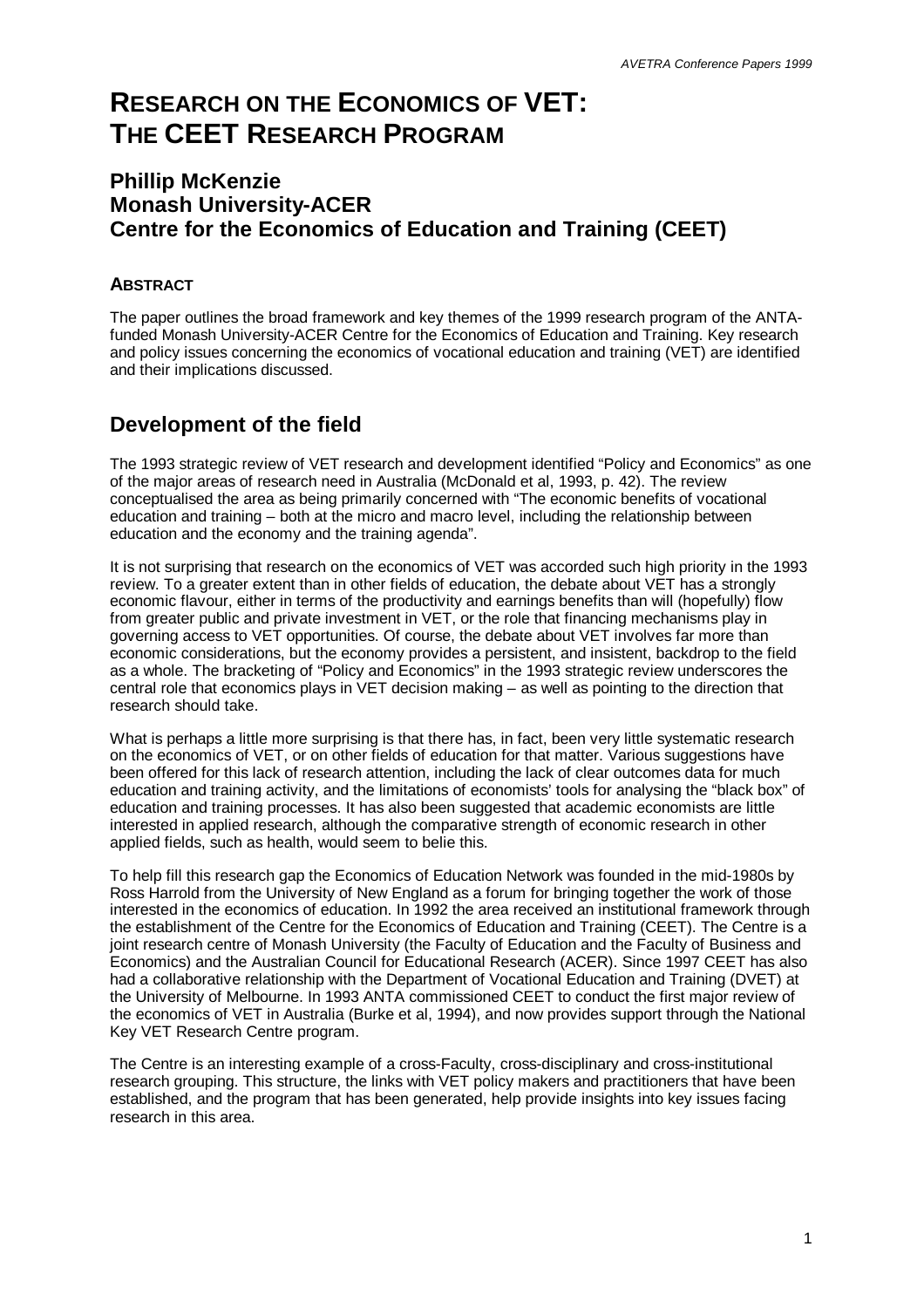### **Identification of the research agenda**

The 1994 CEET review commissioned by ANTA argued that analysis of the economic benefits of VET needed a dual focus. The work clearly needed to conceptualise and measure the contribution of education and training to economic and social development. It also needed to better understand the implications for VET of the changing nature of the Australian economy. Both of these foci require that researchers understand the VET sector itself. From an economic perspective, "the benefits of VET" refer to the *net* benefits, that is the gains that remain after the resources and costs involved have been deducted. Consideration of the benefits of VET also has a strong distributional element – which individuals and groups receive the benefits, and who pays? It is simply not possible to consider questions of the level and distribution of costs and benefits through VET without detailed knowledge of the sector itself. Self-evidently, the VET sector does not exist in isolation from wider developments in society. A key part of the research agenda, therefore lies in better understanding how VET is shaped by, responds to, and anticipates economic and social change.

The emphasis in the CEET research program on better understanding the *operations* of the VET sector to help build knowledge of the *interactions* between VET and the wider economy and society is evident in the research program conducted since 1994. Research at the macro level has included analyses of changing skill requirements in the Australian labour market and their implications for education and training, the determinants of public and private expenditure on education and training, and the factors shaping access to education and training by disadvantaged groups. Research at the micro level has included detailed analyses of institutional and program costs, and enterprise investment in training. These themes are reflected in the national conferences that CEET has organised (Ferrier & Selby Smith, 1995; Selby Smith & Ferrier, 1996; Ferrier & Anderson, 1998). What is perhaps not so evident are the implications of this approach for the process by which the research program is identified and projects conducted.

Key stakeholders from the VET sector help shape the CEET research program through a VET Advisory Committee that includes representatives from ANTA, state training authorities, TAFE institutes, private providers, employers, and VET researchers. The need for close interaction with the VET sector has also encouraged CEET to engage in collaborative research projects, and to build a staffing profile that includes people with extensive VET experience and a variety of discipline backgrounds.

### **The 1999 research program**

The title of CEET's 1998 research conference, *Rapid Economic Change and Lifelong Learning* was chosen on the basis that it brings together the dominant contextual issue that VET must address, and the over-arching policy response upon which VET should focus. It is the main theme around which CEET's 1999 research program is structured.

The priority attached to this theme is evident in a number of recent policy documents from ANTA and other VET authorities (e.g. NCVER, 1997; ANTA, 1998). Examination of these documents and consultation with the CEET VET Advisory Committee suggested three broad VET policy objectives that relate directly to CEET's interests and expertise:

- 1. an Australian labour force that is equipped to support, and participate equitably in, an economy that is competitive in global terms. This objective relates to the imperatives of *rapid economic change* and is concerned with the *outcomes* of the VET system, and the *context* within which VET operates.
- 2. public and private vocational education and training that equitably delivers quality outcomes in a cost-effective manner. This objective relates to the role of the VET sector as an integral part of a *lifelong learning* framework, and is essentially concerned with *structures* and *processes* within VET.
- 3. decision-makers in VET who are outward-looking, conscious of different possible futures, and aware of how the broader economic and social context affects VET policy and delivery. This objective concerns the development of the *knowledge base* that informs VET decision making, and relates to CEET's responsibility to *actively engage* with the VET sector and to *effectively disseminate* its work.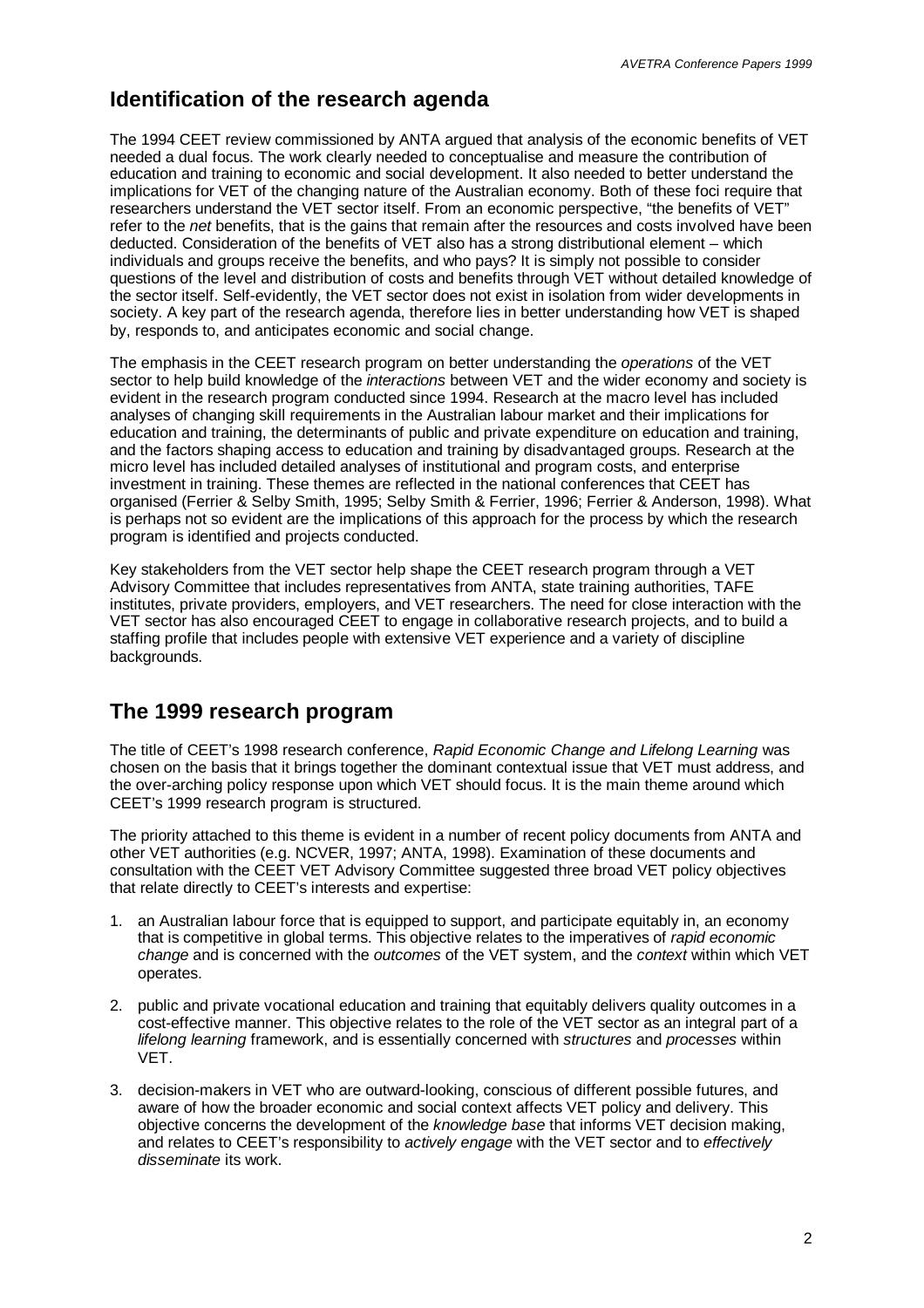These broad policy objectives provided a means of focusing the overall theme of *Rapid Economic Change and Lifelong Learning,* and led to the identification of seven new projects to be supported through the ANTA Key Centre grant. The seven projects are listed below and elaborated in the Appendix.

Within each broad area, one *large project* will be conducted. The large projects, which will involve substantial staff resources during 1999, are intended to consolidate and synthesise findings from the large range of studies now available in the fields concerned. This approach was adopted because of the concern expressed by the VET community that VET research in general is characterised by a large number of small-scale research projects, and that Centres can play an important role in drawing the research together and distilling its key findings and implications. Within CEET itself there was also a view that this is an appropriate time to review recent research and policy developments as a means of identifying the next generation of research questions on the economics of VET.

The other four projects in the 1999 program, which will involve fewer resources, mostly involve new areas of development for CEET.

#### *Area 1: Research on the outcomes and context of VET.*

Large project

 $\geq$  Occupational and skill changes in the Australian economy and their implications for education and training

#### Other projects

- $\geq$  Enterprise training, earnings and productivity to gain extra skills (N=347, 61.7%)
- $\triangleright$  Reporting and managing human resources in enterprises

#### *Area 2: Research on structures and processes within VET.*

#### Large project

 $\triangleright$  The costs and financing of education and training

#### Other projects

- VET teachers and lifelong learning
- $\triangleright$  VET and the voluntary sector: conceptualising the issues

#### *Area 3: Research to improve the knowledge base for decision making on VET.*

Large project

 $\triangleright$  Update and review of recent developments in the economics of education and training

In addition to these projects CEET will also conduct a range of specially commissioned studies during 1999 for NREC and various state and national authorities. It will also maintain a substantial dissemination program for the VET sector in terms of conferences, newsletters, publications and workshops.

#### **REFERENCES**

- Australian National Training Authority 1998, A bridge to the future: Australia's national strategy for vocational education and training 1998-2003. Australian National Training Authority, Brisbane.
- Burke, G, McKenzie, P, Maglen, L, Selby Smith, C, Ferrier, F and Selby Smith, J 1994, *The economics of vocational education and training in Australia: a review of recent literature*, Australian National Training Authority, Brisbane.
- Ferrier, F and Anderson, D (editors) 1998*, Different drums, one beat? Economic and social goals in education and training*, National Centre for Vocational Education Research, Adelaide.
- Ferrier, F and Selby Smith, C (editors) 1995, *The economics of education and training 1995*, Australian Government Publishing Service, Canberra.
- McDonald, R, Hayton, G, Gonczi, A and Hager, P 1993, *No small change. Proposals for a research and development strategy for vocational education and training in Australia*, Vocational Education, Employment and Training Advisory Committee, Canberra.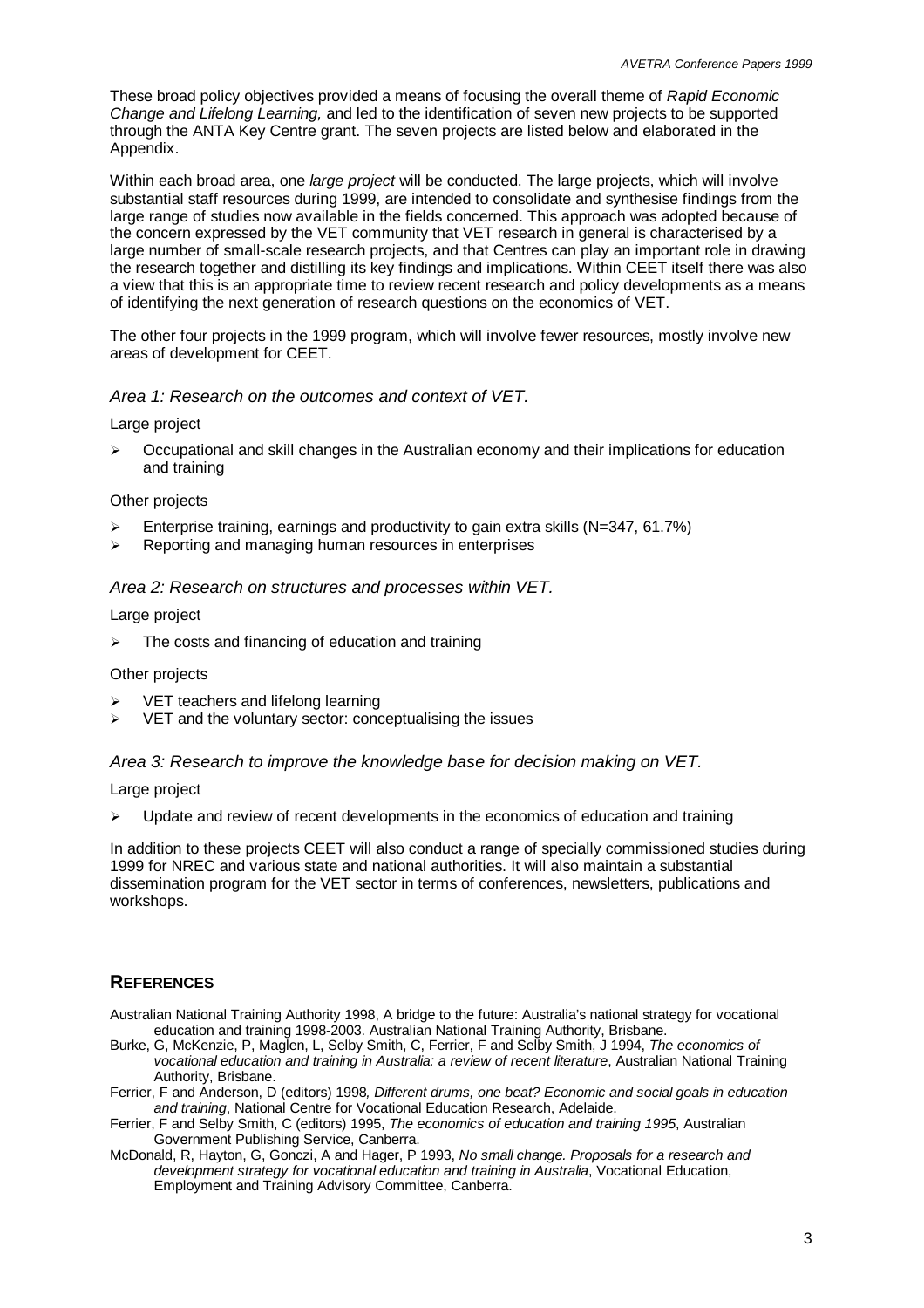National Centre for Vocational Education Research 1997, *The national research and evaluation strategy for vocational education and training in Australia 1997-2000,* National Centre for Vocational Education Research, Adelaide.

Selby Smith, C and Ferrier, F (editors) 1996, *The economic impact of vocational education and training*, Australian Government Publishing Service, Canberra.

## **APPENDIX**

## **CEET's 1999 research program supported through the ANTA Key Centre Grant**

| <b>Short Title</b>                                                                                                                                                                 | <b>Rationale and Outline</b>                                                                                                                                                                                                                                                                                                                                                                                                                                                                                                                                                                                                                                                                                                                                                                          | <b>Intended Outcomes</b>                                                                                                                                                                                                                                                                                                                                                                                                                                                                                                                 |  |  |
|------------------------------------------------------------------------------------------------------------------------------------------------------------------------------------|-------------------------------------------------------------------------------------------------------------------------------------------------------------------------------------------------------------------------------------------------------------------------------------------------------------------------------------------------------------------------------------------------------------------------------------------------------------------------------------------------------------------------------------------------------------------------------------------------------------------------------------------------------------------------------------------------------------------------------------------------------------------------------------------------------|------------------------------------------------------------------------------------------------------------------------------------------------------------------------------------------------------------------------------------------------------------------------------------------------------------------------------------------------------------------------------------------------------------------------------------------------------------------------------------------------------------------------------------------|--|--|
| Objective 1:<br>An Australian labour force that is equipped to support, and participate equitably in,<br>an economy that is competitive in global terms (VET Outcomes and Context) |                                                                                                                                                                                                                                                                                                                                                                                                                                                                                                                                                                                                                                                                                                                                                                                                       |                                                                                                                                                                                                                                                                                                                                                                                                                                                                                                                                          |  |  |
| <b>Large Project</b><br>Occupational and<br>skill changes in the<br>Australian economy<br>and their<br>implications for<br>education and<br>training                               | The demand for new forms of education and<br>training is in large part derived from changes<br>in the structure of occupations and skills<br>required in the economy. Changes in these<br>requirements derive from changes in the<br>pattern of demand for goods and services,<br>and new ways of organising work to meet<br>those demands. The continuing pressures<br>to open the Australian economy to overseas<br>and domestic competition, and technological<br>changes, mean that some types of<br>occupations and skills are in decline while<br>others expand and develop anew. There is<br>an on-going need to analyse changes in the<br>structure of occupations and skills, the<br>causal factors that are at work, and the<br>impact of such changes education and<br>training provision. | The project would draw together<br>the empirical findings and policy<br>implications from a range of<br>CEET and other research. It<br>would provide more detailed<br>analysis than is currently<br>available from any single source<br>on trends in the occupational and<br>skill structure, including the age<br>and gender distribution of<br>occupational groups, and the<br>factors driving occupational<br>change. The results would be<br>disseminated in papers and<br>presentations to education and<br>training policy makers. |  |  |
| Enterprise training,<br>earnings and<br>productivity                                                                                                                               | A key requirement for the development of a<br>training culture in enterprises is to increase<br>the pay-off from training in terms of higher<br>earnings for employees, and higher<br>productivity for enterprises. This project<br>would use multivariate techniques to analyse<br>ABS and other national data to determine<br>the level and distribution of benefits from<br>different forms of training. Preliminary work<br>on the data sets indicates that a high level of<br>disaggregation will be possible.                                                                                                                                                                                                                                                                                   | The project would provide an<br>improved understanding of the<br>benefits of enterprise training in<br>Australia, and the returns to<br>different forms of training. The<br>work would be underpinned by a<br>review of existing studies. The<br>results would be communicated<br>via papers and conferences to<br>policy makers, HR development<br>practitioners, and researchers.                                                                                                                                                      |  |  |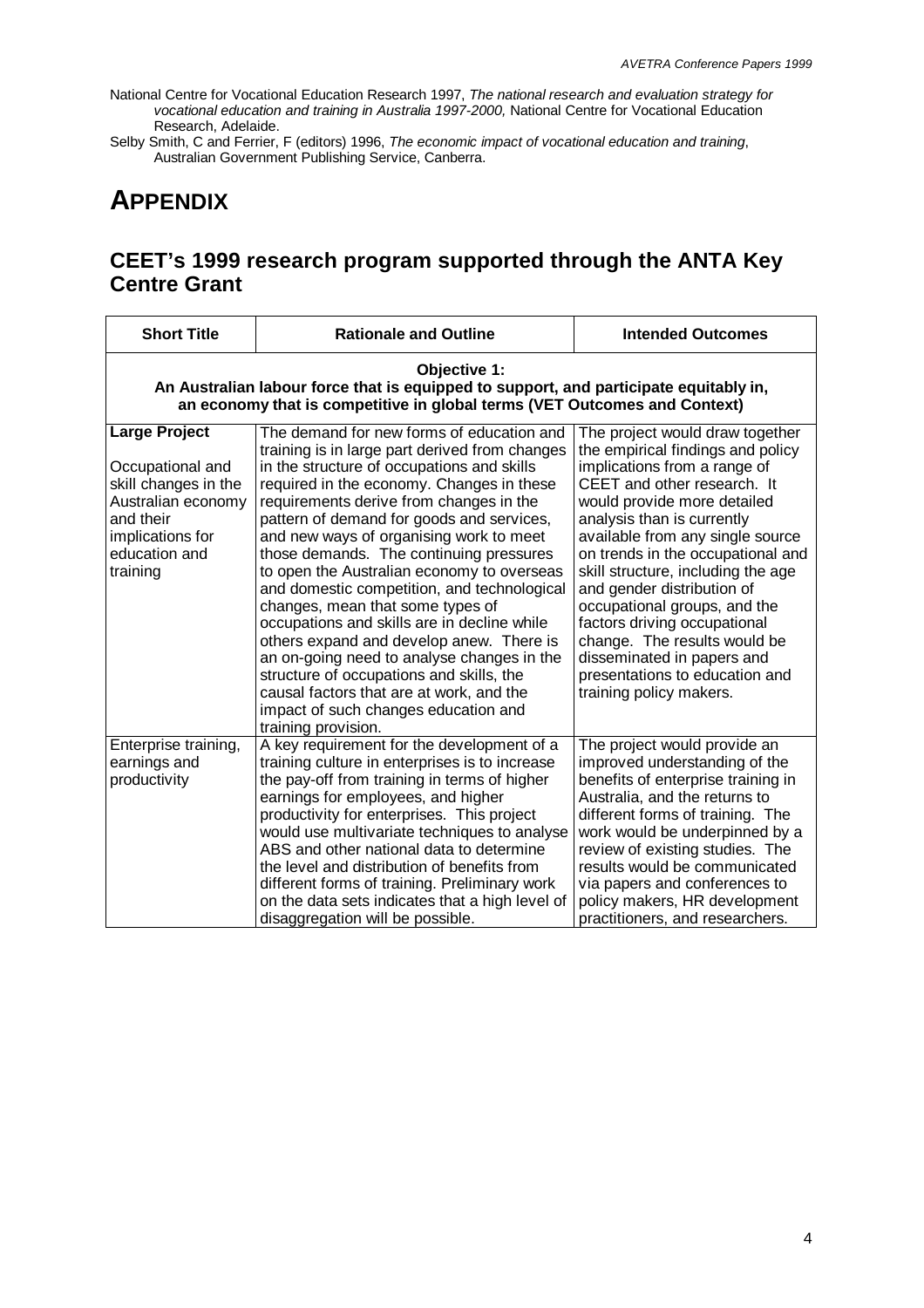| Reporting and<br>managing human<br>resources in<br>enterprises                                                                                                                                                                                   | One way to focus attention on the benefits of<br>human resource development is to more<br>systematically measure, and report on, the<br>stock of human resource assets in<br>enterprises. Better human resource<br>reporting would improve the internal<br>management of human resources, as well as<br>the external efficiency of the allocation of<br>capital to enterprises. This project would<br>involve case studies of a small number of<br>enterprises that are developing new<br>reporting tools in the HR area.             | The project would help provide<br>increased incentives for<br>investment in human resources<br>by better measurement and<br>reporting of enterprise HR stocks.<br>Write-ups of the case studies<br>would be directed principally at<br>VET policy makers and the HR<br>development community.                                                                                                                 |  |  |
|--------------------------------------------------------------------------------------------------------------------------------------------------------------------------------------------------------------------------------------------------|---------------------------------------------------------------------------------------------------------------------------------------------------------------------------------------------------------------------------------------------------------------------------------------------------------------------------------------------------------------------------------------------------------------------------------------------------------------------------------------------------------------------------------------|---------------------------------------------------------------------------------------------------------------------------------------------------------------------------------------------------------------------------------------------------------------------------------------------------------------------------------------------------------------------------------------------------------------|--|--|
| <b>Objective 2:</b><br>Public and private vocational education and training that equitably delivers quality outcomes<br>in a cost-effective manner (VET Structures and Processes)                                                                |                                                                                                                                                                                                                                                                                                                                                                                                                                                                                                                                       |                                                                                                                                                                                                                                                                                                                                                                                                               |  |  |
| Large project<br>The costs and<br>financing of<br>education and<br>training                                                                                                                                                                      | Policy initiatives to improve learning<br>outcomes through means such as new<br>learning technologies, and the opening up of<br>lifelong learning opportunities, need to be<br>underpinned by detailed analyses of their<br>cost implications and possible financing<br>mechanisms to bring them about. This<br>project would attempt to fill some of the<br>substantial knowledge gaps in the costs and<br>financing of Australian education and<br>training, especially at the micro level.                                         | The project would provide a<br>better understanding of the level<br>and composition of costs in<br>different education and training<br>sectors and programs, and how<br>various financing mechanisms<br>may contribute to efficiency of<br>operation and equity of access.<br>The results would be presented in<br>a book that discussed the<br>conceptual and methodological<br>issues, as well as empirical |  |  |
| VET teachers and<br>lifelong learning                                                                                                                                                                                                            | The VET sector is increasingly orienting itself<br>to providing students with the skills and<br>attitudes to be effective lifelong learners.<br>However, there is evidence that VET<br>teachers participate to only a limited extent<br>in professional development intended to<br>keep them up-to-date in the dynamic<br>environment in which they now operate. The<br>project would build on the current work on<br>trends in the TAFE workforce to examine<br>how to support VET teachers from a lifelong<br>learning perspective. | results.<br>The project would provide a<br>clearer understanding of the<br>professional development needs<br>of VET teachers within a lifelong<br>learning context, and examples of<br>good practice in this regard. The<br>papers and workshop<br>presentations from the project<br>would be aimed mainly at policy<br>makers in state training<br>authorities, and staff in VET<br>institutes.              |  |  |
| VET and the<br>voluntary sector:<br>conceptualising the<br>issues                                                                                                                                                                                | The voluntary sector is serving increasingly<br>important social and economic purposes as<br>paid employment declines and the role of<br>government is being redefined. However,<br>there has been little explicit consideration as<br>yet of the implications of the growth of this<br>sector for VET providers, and how the<br>interactions between the two sectors can be<br>enhanced. This project would start the<br>process of a conceptual mapping of the<br>issues involved.                                                  | The project's main task of would<br>be to organise, and write-up, a<br>seminar that would bring together<br>key stakeholders in the voluntary<br>and VET sectors to discuss<br>issues of mutual concern. A key<br>purpose of the seminar would be<br>to consider the implications of an<br>increasing role for the voluntary<br>sector in a society with a<br>diminishing demand for paid<br>labour.          |  |  |
| Objective 3:<br>Decision-makers in VET who are outward-looking, conscious of different possible futures, and<br>aware of how the broader economic and social context affects VET policy and delivery<br>(Knowledge Base for VET Decision Making) |                                                                                                                                                                                                                                                                                                                                                                                                                                                                                                                                       |                                                                                                                                                                                                                                                                                                                                                                                                               |  |  |